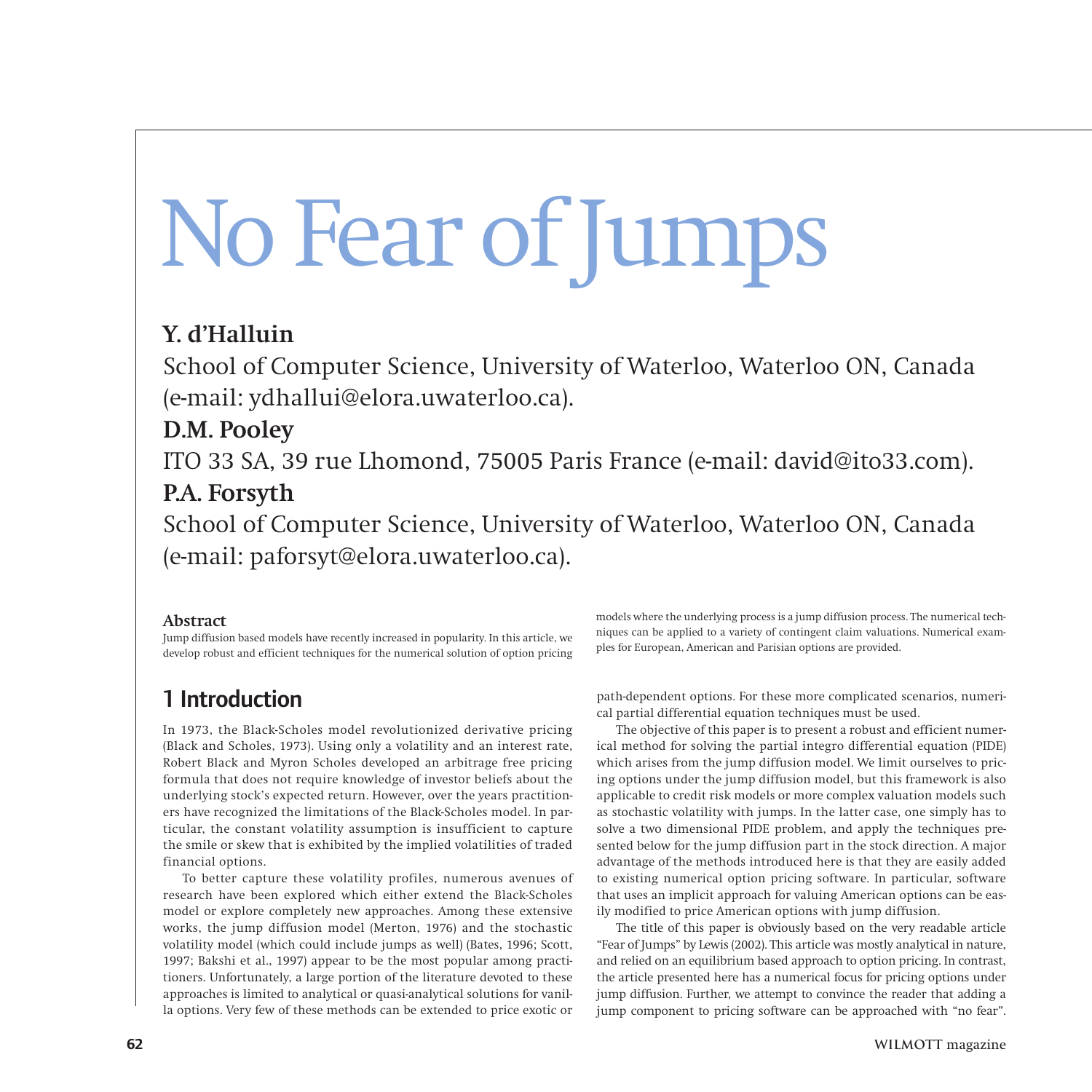Alternatively, this paper could have been entitled "Fear of No Jumps", as our examples are intended to show that a jump component adds essential features to a pricing model. Without these features, one should be concerned about the accuracy and stability of the pricing framework.

Our technique is similar in some respects to Zhang (1997), though less constrained in terms of stability restrictions. Our method also offers a higher rate of convergence than Zhang's. Similar comments apply if we compare our approach to that of Andersen and Andreasen (2000), at least in the case of American options.

In this article, the PIDE presented by (Merton, 1976; Andersen and Andreasen, 2000) is studied exclusively. While it is true that Merton's assumption about jump risk being diversifiable does not hold for index based options, and in this case one must use an equilibrium based method (Lewis, 2002) or a mean variance hedging approach (Ayache et al., 2004), the PIDEs resulting in either case are essentially identical. Consequently, the numerical techniques presented here can be applied.

This article is organized as follows. In section 2, the numerical method for solving the option pricing PIDE which results from a jump diffusion model is presented. In section 3, a wide variety of numerical examples of exotic, path-dependent contracts are presented. In particular, we include numerical examples for American, and Parisian options. Finally, section 4 contains concluding remarks.

## 2 Mathematical Model

This section provides an overview of the mathematical modeling issues that arise in a jump diffusion framework. The presentation and notation closely follows that of d'Halluin et al. (2003). However, particular attention is paid here to the practical issues that arise in a numerical implementation. Further, since the goal of this paper is somewhat illustrative, several proofs and technical details have been omitted. The reader is referred to d'Halluin et al. (2003) and the references therein for a complete treatment of the theory of option pricing in a jump diffusion framework.

In the usual (no jumps) Black-Scholes model for option pricing (Black and Scholes, 1973; Merton, 1976), the underlying asset price *S* evolves according to

$$
\frac{dS}{S} = \mu dt + \sigma dZ, \qquad (2.1)
$$

where  $\mu$  is the (real) drift rate,  $\sigma$  is the volatility, and  $dZ$  is the increment of a Gauss-Wiener process. Let *V(S, t)* be the value of a contingent claim that depends on the underlying asset *S* and time *t*. By appealing to the principle of no-arbitrage, a partial differential equation (PDE) for the value of *V* can be derived:

$$
V_{\tau} = \frac{1}{2}\sigma^2 S^2 V_{SS} + rSV_S - rV, \qquad (2.2)
$$

where  $\tau = T - t$  is the time remaining until expiry *T*, and *r* is the continuously compounded risk-free interest rate. Equation (2.2) is simply a second order parabolic PDE of one space dimension and one time dimension. This equation has been the subject of countless studies, and is wellunderstood from a variety of viewpoints (financial, mathematical, numerical). Letting

$$
\mathcal{L}V = \frac{1}{2}\sigma^2 S^2 V_{SS} + rSV_S - rV
$$
\n(2.3)

equation (2.2) can be written in the simple form

$$
V_{\tau} = \mathcal{L}V. \tag{2.4}
$$

It is assumed that the reader is familiar with the numerical solution of PDEs of the form (2.4). Software for this problem is easily written, and offthe-shelf implementations are readily available.

Nevertheless, the process specified by equation (2.1) is not sufficient to explain observed market behaviour (Bakshi and Cao, 2002). In reality, stock prices have been observed to have large instantaneous jumps. Such behaviour can be modeled by the risk-neutral process (Merton, 1976)

$$
\frac{dS}{S} = (r - \lambda \kappa) dt + \sigma dZ + (\eta - 1)dq,
$$
\n(2.5)

where *dq* is a Poisson process (independent of the Brownian motion), and *η* − 1 is an impulse function producing a jump from *S* to *Sη*. If *λ* is the arrival intensity of the Poisson process, then  $dq = 0$  with probability 1 − *λdt*, and *dq* = 1 with probability *λdt*. The expected jump size can be denoted by  $\kappa = E[\eta - 1]$ , where *E* is the expectation operator.

As is well known, the fair price of a contingent claim *V(S, t)* under a process of the form (2.5) is given by the following partial integro differential equation (PIDE):

$$
V_{\tau} = \frac{1}{2}\sigma^2 S^2 V_{SS} + (r - \lambda \kappa) S V_S - rV + \lambda \int_0^{\infty} V(S\eta) g(\eta) d\eta - \lambda V. \quad (2.6)
$$

In equation (2.6),  $g(\eta)$  is the probability density function of the jump amplitude *η*. The probability density function is assumed to have the usual distribution properties, such as  $\forall \eta, g(\eta) \ge 0$  and  $\int_0^\infty g(\eta) d\eta = 1$ . Letting

$$
\hat{\mathcal{L}}V = \frac{1}{2}\sigma^2 S^2 V_{SS} + (r - \lambda \kappa)SV_S - (r + \lambda)V,\tag{2.7}
$$

equation (2.6) can be written as

$$
V_{\tau} = \hat{\mathcal{L}}V + \lambda \int_0^{\infty} V(S\eta)g(\eta)d\eta.
$$
 (2.8)

As with  $LV$ , the behaviour of  $\hat{\mathcal{L}}V$  is well understood. Further, it should be straightforward to modify any reasonably designed software that can handle numerically  $\mathcal{L}V$  to compute  $\hat{\mathcal{L}}V$ . Of a more difficult nature is the integral term in equation (2.8).

The obvious approach for the numerical computation of the integral term is to use standard numerical integration methods such as Simpson's rule or Gaussian quadrature. Unfortunately, for a numerical grid of size *n*, these techniques are  $O(n^2)$ . For real-time pricing software, and especially for calibration routines, quicker algorithms are desirable.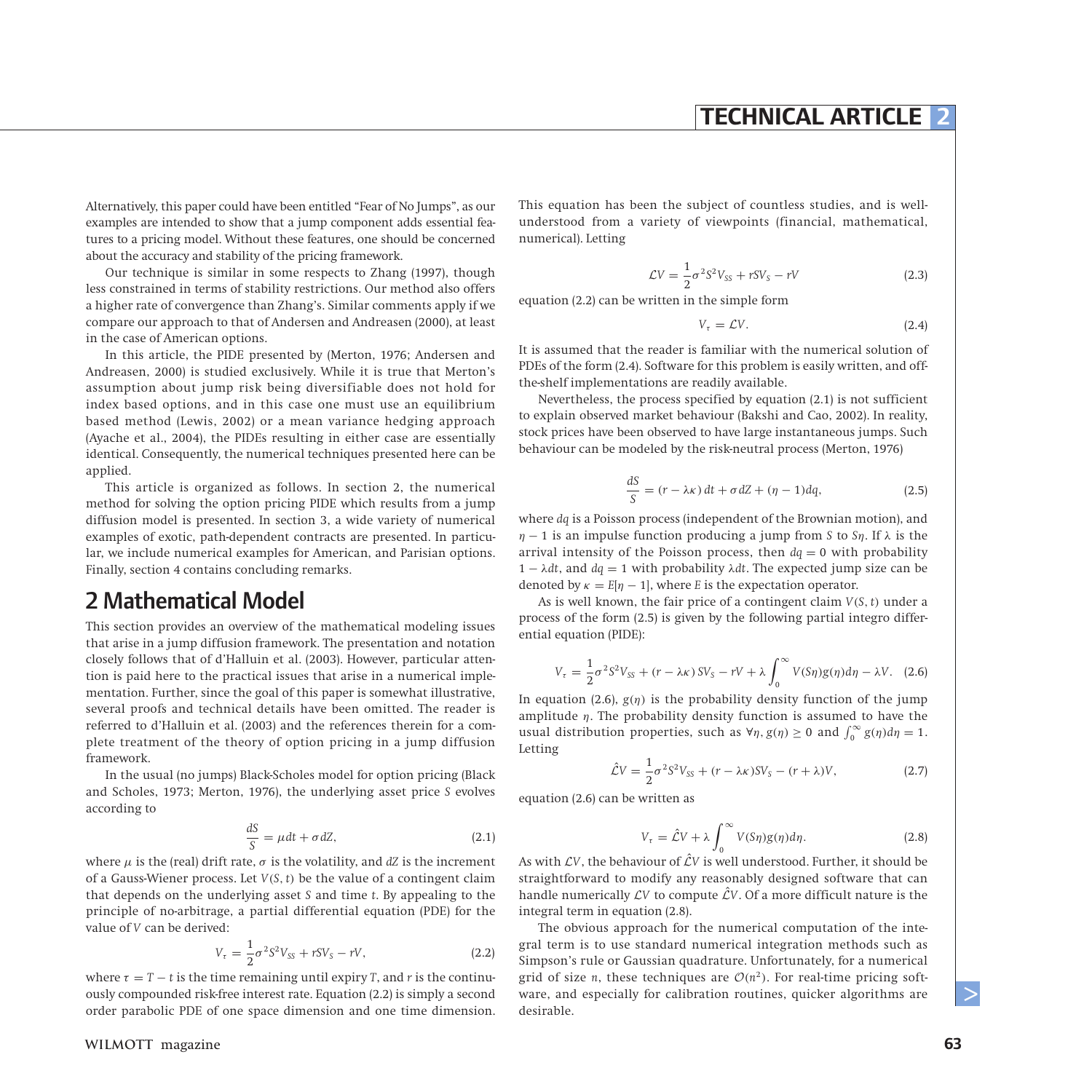To this end, the integral term of equation (2.8) should be computed in a way that is

- efficient (better than  $\mathcal{O}(n^2)$ ),
- robust,
- flexible (can be used with nonlinear pricing models, and/or exotic options),
- easily added to existing option pricing software. All of these properties are satisfied if
- the integral term is evaluated by FFTs, thereby only requiring O*(n* log *n)* operations per timestep,
- the integral term is applied implicitly, thereby increasing stability and allowing the possibility of second order convergence.

The FFT evaluation of the integral and the implicit treatment of the resulting terms will be discussed separately below. Following these, an extension to American options will be provided, as well as a brief description of credit risk. Examples which use the techniques described below are provided in section 3.

It should be noted that in some cases, the integral term can be evaluated directly in  $O(n)$  time using fast Gauss transform (FGT) techniques (Greengard and Strain, 1991). While this technique works for the case where jump sizes are lognormally distributed, it is not clear if it works for more general distributions. Furthermore, numerical experiments show that for any practical grid size the FFT approach for evaluating the integral term is faster than the FGT method. (Note that the integral needs only to be evaluated with an accuracy consistent with the discretization of the PDE).

### **2.1 FFT evaluation**

Before the integral term of equation (2.8) can be evaluated by FFTs, it must be manipulated into the form of a correlation integral. This process is described in section 2.1.1. Once this process is done, at least two numerical issues remain. First, standard FFT algorithms require an equally spaced grid, whereas an efficient PDE grid will be unequally spaced. Interpolation must be used to move from one grid to the other. Second, since the input functions to the FFT routines will be non-periodic, wrap-around pollution can negatively affect the solution. These numerical issues are discussed in section 2.1.2.

#### **2.1.1 Manipulation**

Ignoring the leading *λ*, the integral term in equation (2.8) is

$$
I(S) = \int_0^\infty V(S\eta)g(\eta)d\eta.
$$
 (2.9)

The goal is to turn this expression into a correlation product which can be evaluated by FFT techniques. Letting  $x = \log(S)$  and applying the change of variable  $y = log(\eta)$ , we obtain

$$
I = \int_{-\infty}^{+\infty} \bar{V}(x+y)\bar{f}(y)dy,
$$
 (2.10)

where  $\bar{f}(y) = g(e^y)e^y$  and  $\bar{V}(y) = V(e^y)$ . The  $\bar{f}(y)$  term can be interpreted as the probability density of a jump of size  $y = log \eta$ . Conveniently, equation (2.10) corresponds to the correlation product  $\bar{V}(y) \otimes \bar{f}(y)$ . In discrete form, equation (2.10) becomes

$$
I_{i} = \sum_{j=-N/2+1}^{j=N/2} \bar{V}_{i+j} \bar{f}_{j} \Delta y + \mathcal{O}\left((\Delta y)^{2}\right),
$$
 (2.11)

where  $I_i = I(i\Delta x)$ ,  $\bar{V}_j = \bar{V}(j\Delta x)$ , and

$$
\bar{f}_j = \bar{f}(j\Delta y) = \frac{1}{\Delta x} \int_{x_j - \Delta x/2}^{x_j + \Delta x/2} \bar{f}(x) dx
$$
\n(2.12)

It has been assumed that  $\Delta y = \Delta x$ .

Assuming that  $\bar{f}$  is real (a safe assumption for financial applications), the discrete correlation of equation (2.11) can be evaluated using FFTs since

$$
I_i = IFFT\left(\left(FFT(\bar{V})\right)\left(FFT(\bar{f})\right)^*\right)_i\tag{2.13}
$$

where *(*·*)*<sup>∗</sup> denotes the complex conjugate. For efficiency, *FFT(* ¯ *f)* can be pre-computed and stored. During each timestep (or each iteration of an iterative method), an *FFT* and an inverse *FFT* must be computed.

#### **2.1.2 Numerical issues**

A typical grid for the discretization of  $\hat{\mathcal{L}}V$  in equation (2.8) will be unequally spaced in *S* coordinates. For example, small mesh spacing will be used near strikes or barriers, with large mesh spacing elsewhere. However, the discrete form of the correlation integral (2.11) requires an equally spaced grid in log*(S)* coordinates. It is highly unlikely that these two grids are fully compatible. Hence, values must be interpolated between the two grids.

In particular, values of *V* on the unequally spaced *S* grid must be interpolated onto an equally spaced log*(S)* grid. The computation of equation (2.13) can then be performed<sup>1</sup>. Finally, the resulting equally spaced  $\bar{V}$  data needs to be interpolated back onto the unequally spaced *S* grid. The overall process is summarized in algorithm (1). If linear or

| <b>Algorithm 1</b> Method for computing the integral term of equation (2.8) by FFTs. |
|--------------------------------------------------------------------------------------|
| Interpolate the discrete values of V onto an equally spaced $log(S)$ grid. This      |
| generates the required values of $V_i$ .                                             |
| Carry out the FFT on the $\bar{V}$ data                                              |
| Compute the correlation in the frequency domain (with pre-computed $FFT(f)$          |
| values), using equation (2.13).                                                      |
| Invert the FFT of the correlation                                                    |
| Interpolate the discrete values of $I(x_i)$ back onto the original S grid            |
|                                                                                      |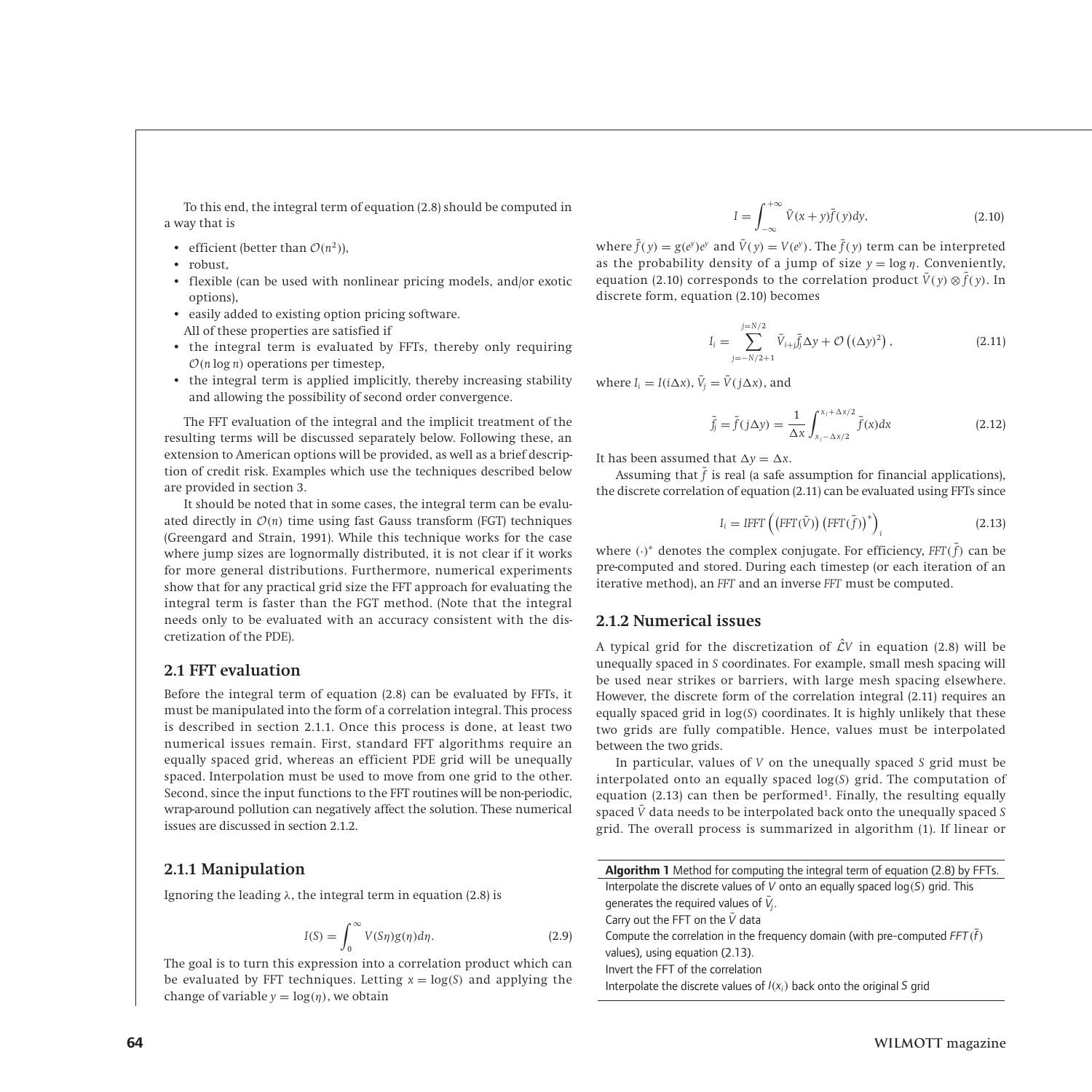## **TECHNICAL ARTICLE 2**

higher order interpolation is used, algorithm (1) is second order correct. This is consistent with the discretization error in the PDE and the midpoint rule used to evaluate the integral in equation (2.11).

For the actual FFT evaluation, standard algorithms assume periodic input data. If the input data is not periodic (as with the current application), then the discrete Fourier transform is effectively applied to the periodic extension of the input functions. This can lead to undesirable "wrap around pollution", which manifests itself with erroneous values in the solution.

To avoid wrap around effects, the domain of the integral in equation (2.8) can be extended to the left and right by amounts  *y*<sup>−</sup> and  $\Delta y^+$ . The integral then becomes

$$
I_{ext} = \int_{y_{\min} - \Delta y^{-}}^{y_{\max} + \Delta y^{+}} \overline{V}(x+y)\overline{f}(y)dy,
$$
\n(2.14)

where  $y_{\text{max}} = \log(S_{\text{max}})$ ,  $y_{\text{min}} = \log(S_{\text{min}})$ , and  $[S_{\text{min}}$ ,  $S_{\text{max}}]$  are selected appropriately. Unknown values in the range  $[y_{\text{max}}, y_{\text{max}} + \Delta y^+]$ can be obtained by linear extrapolation. This assumes that the far field behaviour of the option pricing problem is linear. Values in the range [ *<sup>y</sup>*min <sup>−</sup>  *<sup>y</sup>*<sup>−</sup>*, <sup>y</sup>*min] can be obtained from interpolation on the original *<sup>S</sup>* grid, assuming an  $S_0 = 0$  grid point has been maintained.

Once the FFT has been performed in the extended domain, values in the extensions are discarded. Because of the extension, values in the original domain will have been less affected by wrap-around pollution.

#### **2.2 Implicit evaluation**

We now look at the numerical evaluation of equation (2.8). Let  $\Psi^{\text{n}}_{i}$ denote the discrete form of the integral evaluated at timestep *n* using data  $V^n$  (one can think of  $\Psi$  as an application of algorithm (1)). To solve equation (2.8), the  $\hat{\mathcal{L}}V$  term must also be discretized. This can be done by any standard method, such as finite differences, finite volumes, or finite elements. Let the discrete form of  $\hat{\mathcal{L}}V$  at timestep *n* be given by  $(\hat{\mathcal{L}}V)$ . *i* general discretized form of equation (2.8) can then be written as

$$
\frac{V_i^{n+1} - V_i^n}{\Delta \tau} = (1 - \theta) \left(\hat{\mathcal{L}} V\right)_i^{n+1} + \theta \left(\hat{\mathcal{L}} V\right)_i^n + (1 - \theta_j) \lambda \Psi_i^{n+1} + \theta_j \lambda \Psi_i^n, \quad (2.15)
$$

where

 $\theta$  is a time-weighting parameter for  $\hat{\mathcal{L}}$ 

 $\theta = 0$  is fully implicit

 $\theta = 1/2$  is Crank-Nicolson

 $\theta = 1$  is fully explicit

 $\theta$ <sup>*I*</sup> is time-weighting for the jump term  $\Psi$ 

$$
\theta_{J} = \{0, 1/2, 1\}.
$$

Let *M* denote the discretization matrix stencil such that

$$
-[MV]^n_i = \left(\hat{\mathcal{L}}V\right)^n_i. \tag{2.16}
$$

Equation (2.15) becomes

$$
[I - \Delta \tau (1 - \theta)M]V^{n+1} = [I + \Delta \tau \theta M]V^n + (1 - \theta_J)\lambda \Delta \tau \Psi_i^{n+1} + \theta_J \lambda \Delta \tau \Psi_i^n.
$$
\n(2.17)

For standard PDE discretization techniques, the matrix *M* in equation (2.17) is tridiagonal. Tridiagonal systems are quick and easy to solve. However, an implicit treatment of the jump term  $(\theta_1 \neq 1)$  causes  $\Psi^{n+1}_i$  to lead to a highly undesirable dense matrix (all nodal values are coupled in equation (2.10)). On the other hand, a fully explicit treatment of the jump term is easy to adapt to existing code, since only the right hand side vector needs to be updated. However, while still stable, only first order convergence is possible.

To allow for an implicit treatment of jumps, a fixed point iteration method must be used. A description of the method is given in algorithm (2). At iteration *k* known data is used to construct the jump term. Since only the right hand side is affected, a simple tridiagonal system needs to be solved at each iteration.

| Algorithm 2 Fixed point iteration.                                                                                                                                                                                                              |
|-------------------------------------------------------------------------------------------------------------------------------------------------------------------------------------------------------------------------------------------------|
| Let $(V^{n+1})^0 = V^n$                                                                                                                                                                                                                         |
| Let $\hat{V}^k = (V^{n+1})^k$                                                                                                                                                                                                                   |
| Let $\hat{\Psi}^{k} = (\Psi^{n+1})^{k}$                                                                                                                                                                                                         |
| Construct vector $\Psi^n$ using algorithm (1)                                                                                                                                                                                                   |
| <b>for</b> $k = 0, 1, 2, $ until convergence <b>do</b>                                                                                                                                                                                          |
| Construct vector $\hat{\Psi}^k$ using algorithm (1)                                                                                                                                                                                             |
|                                                                                                                                                                                                                                                 |
| Solve $[I - (1 - \theta)M]\hat{V}^{k+1} = [I + \theta M]V^n + (1 - \theta_J)\lambda \hat{\Psi}^k + \lambda \theta_J \Psi^n$<br>if max <sub>i</sub> $\frac{ \hat{V}_i^{k+1} - \hat{V}_i^k }{\max(1,  \hat{V}_i^{k+1} )}$ < tolerance <b>then</b> |
| quit                                                                                                                                                                                                                                            |
| end if                                                                                                                                                                                                                                          |
| end for                                                                                                                                                                                                                                         |
|                                                                                                                                                                                                                                                 |

Under some fairly mild assumptions - that the discretization of  $\hat{\mathcal{L}}$ form an *M*-matrix, the probability density function has certain standard properties, the interpolation weights are positive, and that *r* and  $\lambda$  are positive - it can be proven that algorithm (2) is globally convergent (d'Halluin et al., 2003). Further, the error at each iteration is reduced by approximately  $(1 - \theta)\lambda\Delta\tau$ , indicating convergence in a small number of iterations (i.e. for typical values, 3 iterations are sufficient).

#### **2.3 American options**

American options can be solved by a simple penalty approach. Details of the penalty approach can be found in (Forsyth and Vetzal, 2002). Further details with regards to jump diffusion models can be found in (d'Halluin et al., 2003). Briefly, the penalty approach involves adding a penalty term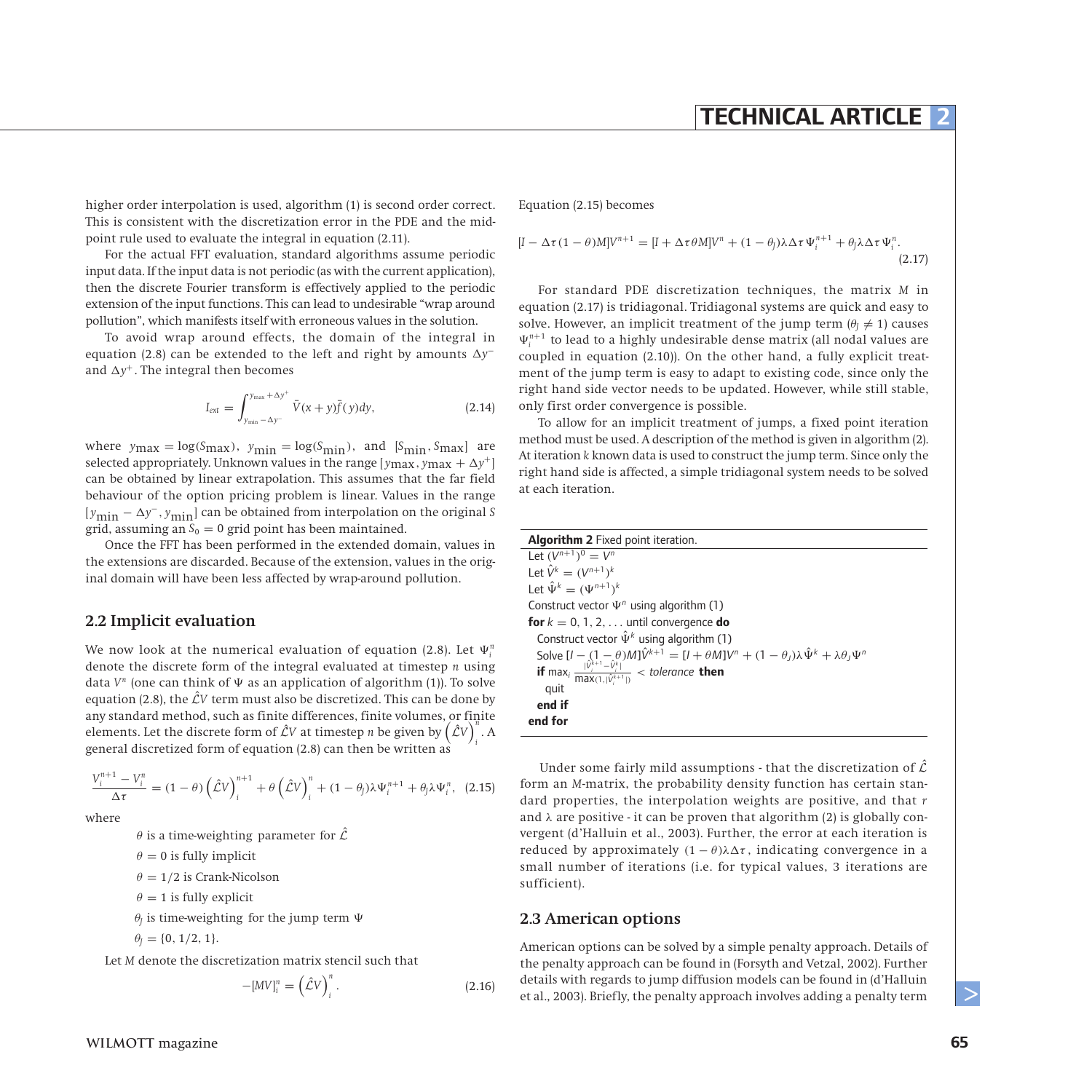to the pricing PDE. Equation (2.8) then becomes

$$
V_{\tau} = \hat{\mathcal{L}}V + \lambda \int_0^{\infty} V(S\eta)g(\eta)d\eta + \rho \max(V^* - V, 0). \tag{2.18}
$$

In the limit as  $\rho \to \infty$ , the solution satisfies  $V > V^*$ . The American constraint is enforced by setting *V*<sup>∗</sup> to the payoff of the option.

In the discrete equations,  $\rho$  is set independently at each node. If the value at a node *i* drops below  $V_i^*$  (the payoff), then  $\rho_i$  is set to a large number. This essentially adds an extra source term to the PDE, thereby increasing the value at the particular node. If the value at a node is greater than  $V^*$ , then  $\rho_i$  is set to zero, and the regular PDE is solved. This can also be thought of as constraint switching. Wherever the value drops below the *V*<sup>∗</sup> threshold, the constraint is switched on and applied. If the value is above the threshold, the constraint is switched off.

As with the evaluation of the integral term, the penalty constraint can be applied explicitly or implicitly. An explicit evaluation simply uses data at the previous timestep to determine when the constraint is activated. An implicit evaluation could use a fixed point iteration (or other nonlinear solving method) to apply the constraint using data at the current timestep. If the jump term is already being evaluated using an iterative method, little or no extra cost is incurred by the penalty method. Convergence of the penalty approach for American options in a jump diffusion framework was proven in (d'Halluin et al., 2003).

#### **2.4 Credit risk**

Until this point, jumps in stock price associated with the jump diffusion model have been assumed to occur for arbitrary exceptional events. However, a special jump in asset level occurs in the case of bankruptcy. In pricing corporate and convertible bonds, it is of interest to determine the risk adjusted hazard rate of bankruptcy. If it is assumed that the stock price of a firm jumps to zero on default, then *λ<sup>h</sup>* can be interpreted as the risk adjusted hazard rate of bankruptcy (or default in the case of bonds). In this case, the PDE satisfied by vanilla puts/calls in the presence of a single jump to bankruptcy is given by

$$
V_{\tau} = \frac{1}{2}\sigma^2 S^2 V_{SS} + (r + \lambda_h)SV_S - (r + \lambda_h)V + \lambda_h V(0, \tau).
$$
 (2.19)

Equation (2.19) can be derived by hedging arguments, or by setting *κ* to −1 and the jump probability density function  $g(\eta)$  to the delta function  $\delta(0)$  (1) at  $\eta = 0$ , zero elsewhere) in the usual Merton jump diffusion model.

It is usually assumed that  $\lambda_h = \lambda_h(S, t)$ , with  $\lambda_h(S, t)$  being determined by calibration to observed market prices for vanilla options and credit instruments. Since option prices are usually available for a range of strikes, more information is provided about default rates than is usually available from simply examining credit instruments. Note that equation (2.19) suggests that default risk has an effect on the pricing of vanilla options. As well, if the possibility of a single jump to bankruptcy is assumed, then a hedging portfolio consisting of the option, an underlying asset, and an additional option can be constructed which eliminates both the diffusion risk (a delta hedge) as well as the jump risk (since the jump has only one possible outcome).

## 3 Results

The examples of this section are intended to compare the regular Black-Scholes model and the jump-diffusion model. To ensure a consistent basis for comparison, the following procedure is used:

- 1. Given some jump diffusion parameters, compute the (numerical) atthe-money price *V*jump of European put option.
- 2. Using a constant volatility Black-Scholes model, determine the implied volatility *σ*implied which matches the option price to the jump diffusion value *V*jump at the strike *K*.
- 3. Value the option using a constant volatility model (no jumps) using the implied volatility  $\sigma_{\text{implied}}$  estimated in Step 2.

The first example prices a European put option with and without jumps. Parameters are provided in Table 1. Results are shown in Figure 1. The implied volatility value for the Black-Scholes model is 0*.*1886. By construction, the prices of the Black-Scholes model and the Merton jump model are equal at the strike price. In-the-money values are larger for the Black-Scholes model, but only slightly. Of interest is the fact that the jump model prices deep out-of-the-money options significantly higher. This reflects the fact that a jump event can dramatically change the moneyness of an option to a much larger extent than a simple diffusion only model.

The delta and gamma plots for the two models are similar, although the jump model plots show greater variation. This indicates that a delta hedge of the jump model may need more frequent rebalancing. Nevertheless, jumps introduce market incompleteness, and simple delta hedging will definitely fail. Optimal hedging in incomplete markets is preferred (Henrotte, 2002; Ayache et al., 2004). In any case, hedging will require accurate delta and gamma information. It is essential that the numerical scheme produce smooth delta and gamma values.

## **TABLE 1. INPUT DATA USED TO VALUE VARI-OUS OPTIONS UNDER THE LOGNORMAL JUMP DIFFUSION PROCESS. THESE PARAMETERS ARE APPROXIMATELY THE SAME AS THOSE REPORTED IN (ANDERSEN AND ANDREASEN, 2000) USING EUROPEAN CALL OPTIONS ON THE S&P 500 STOCK INDEX IN APRIL OF 1999**

| volatility: $\sigma$              | 0.15    |  |
|-----------------------------------|---------|--|
| risk-free rate: r                 | 0.05    |  |
| jump standard deviation: $\gamma$ | 0.45    |  |
| jump mean: $\mu_{mean}$           | $-0.90$ |  |
| jump intensity: $\lambda$         | 0.10    |  |
| time to expiry: $T$               | 0.25    |  |
| strike: $K$                       | 1 იი    |  |
|                                   |         |  |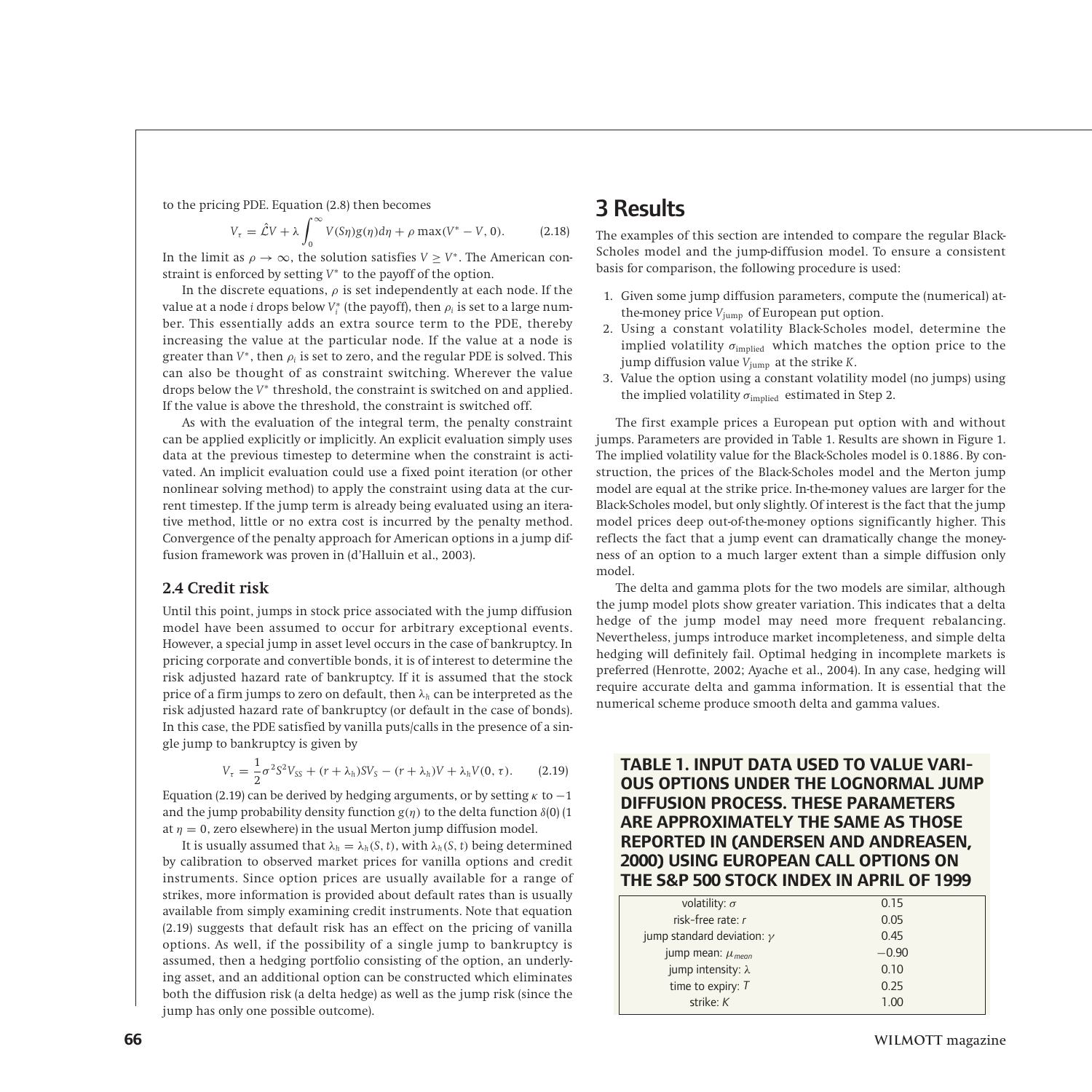The second example is a repeat of the first, except that an American put option is priced instead of a European put option. The implied volatility value used is the same as in the previous example:  $\sigma_{\text{implied}} = 0.1886$ . Results are similar, except that delta values now reach and remain at −1 for low stock prices, while gamma values jump to

zero. This jump to zero occurs at the free boundary between the earlyexercise region and the regular pricing region. The early exercise region is further to the right for the Merton jump model, indicating that jumps cause an increase in the probability that the option should be exercised early.



**Figure 1:** Put option price (*V*), delta (*V<sub>S</sub>*) and gamma (*V<sub>SS</sub>*). The input data is contained in Table 1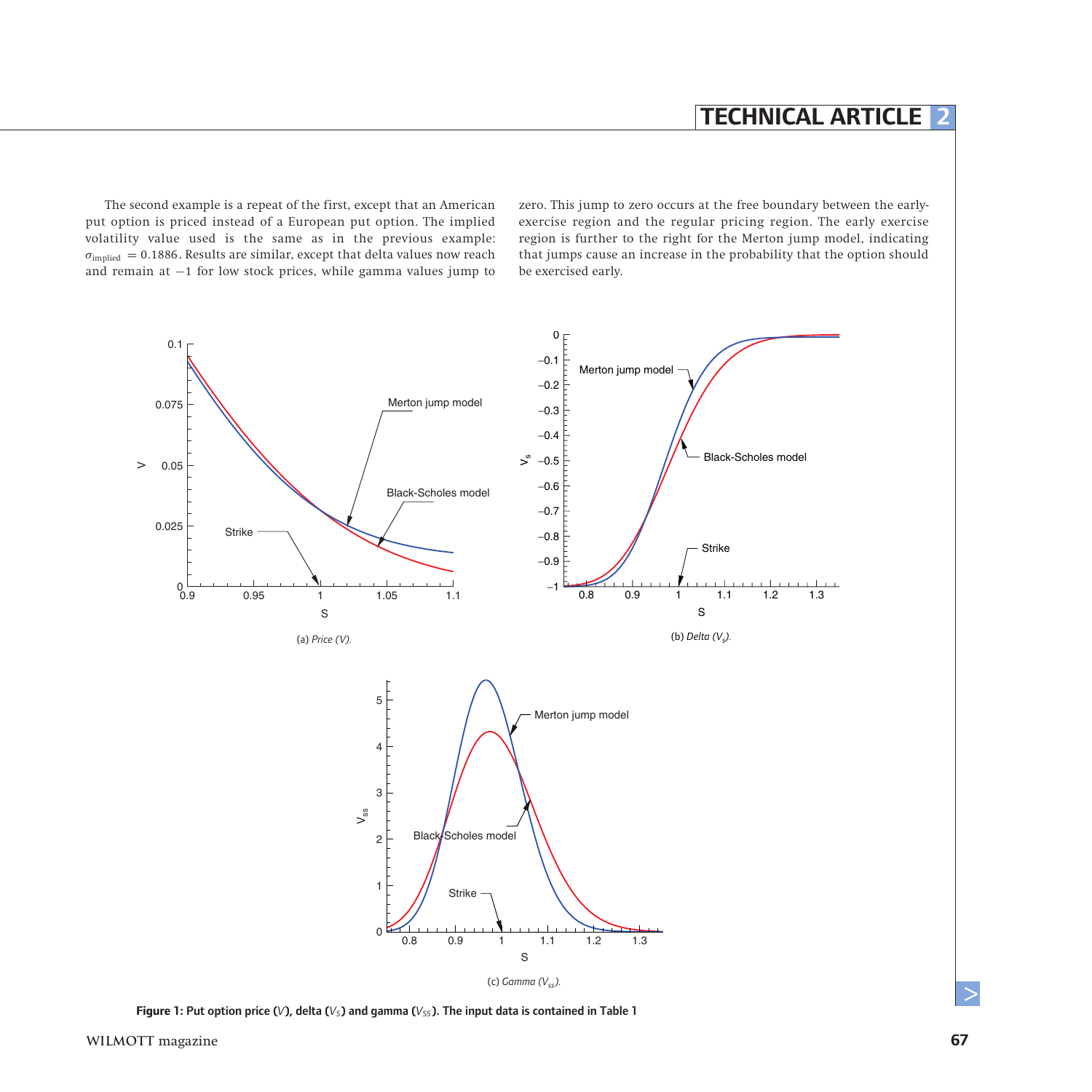

**Figure 2:** American put option price ( $V$ ), delta ( $V<sub>S</sub>$ ) and gamma ( $V<sub>SS</sub>$ ). The input data is contained in Table 1

The last example is for a Parisian knock-out call option. The particular case considered here is an up-and-out call with daily discrete observation dates. This contract ceases to have value if *S* is above a specified barrier level for a specified number of consecutive monitoring dates. This can be

valued by solving a set of one-dimensional problems which exchange information at monitoring dates (Vetzal and Forsyth, 1999). Base parameters are the same as in Table 1. The knock-out barrier is placed at  $S = 1.20$ , while the number of consecutive days above the barrier until knock-out is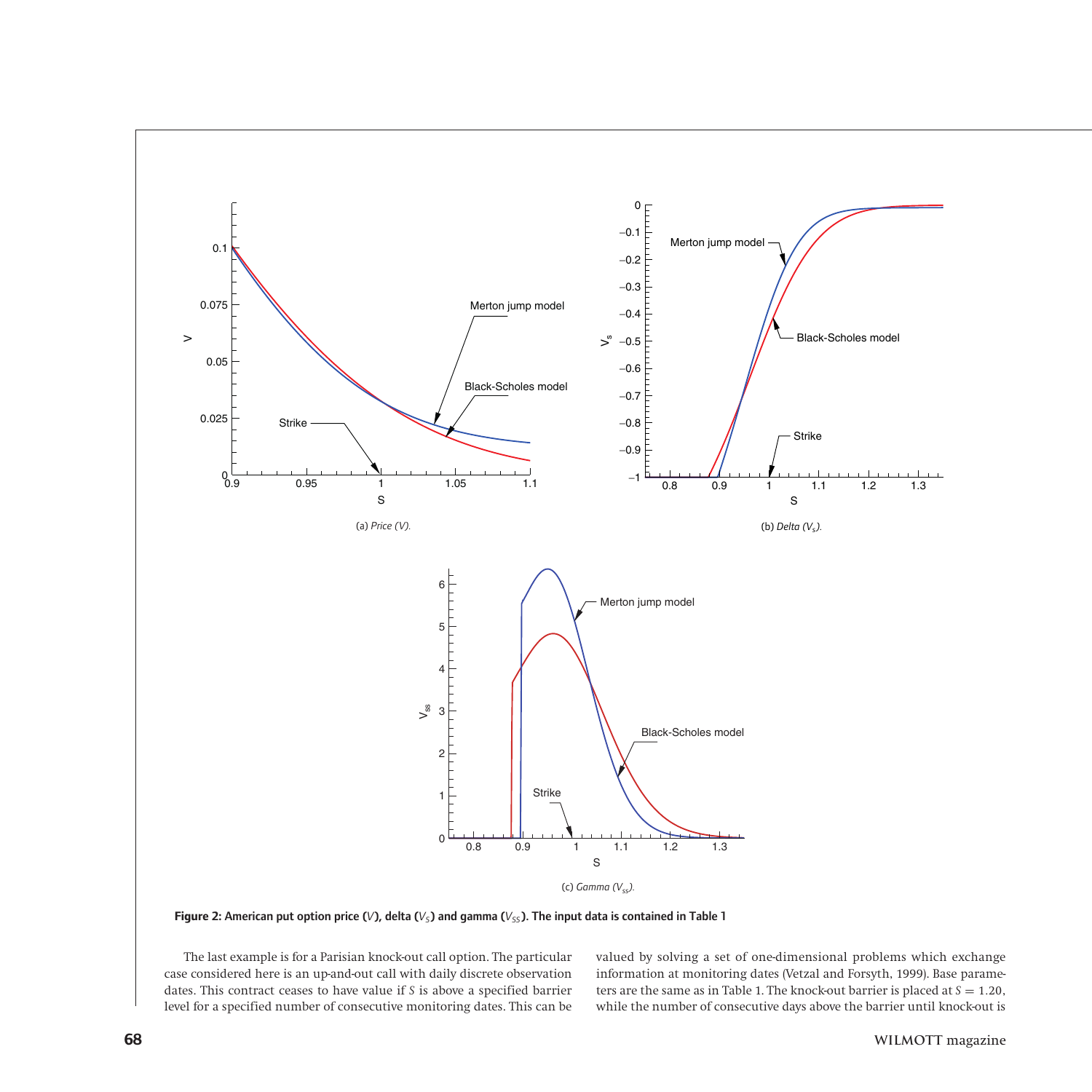

**Figure 3:** Parisian knock-out call option (*V*), delta (*V<sub>S</sub>*) and gamma (*V<sub>SS</sub>*) with discrete daily observation dates with and without jumps. The barrier is set at *S* = 1*.*20 and the number of consecutive daily observations to knock-out is 10. The input data is contained in Table 1

set to 10. The implied volatility value is 0*.*1886. It is interesting to note that the Merton jump model gives smaller prices for stock values below the strike and above the barrier. This is somewhat in contradiction to the

put options, for which deep out-of-the-money prices were higher for the jump model. Nevertheless, the differences are small, and the delta and gamma plots show the far field behaviour to be quite similar.